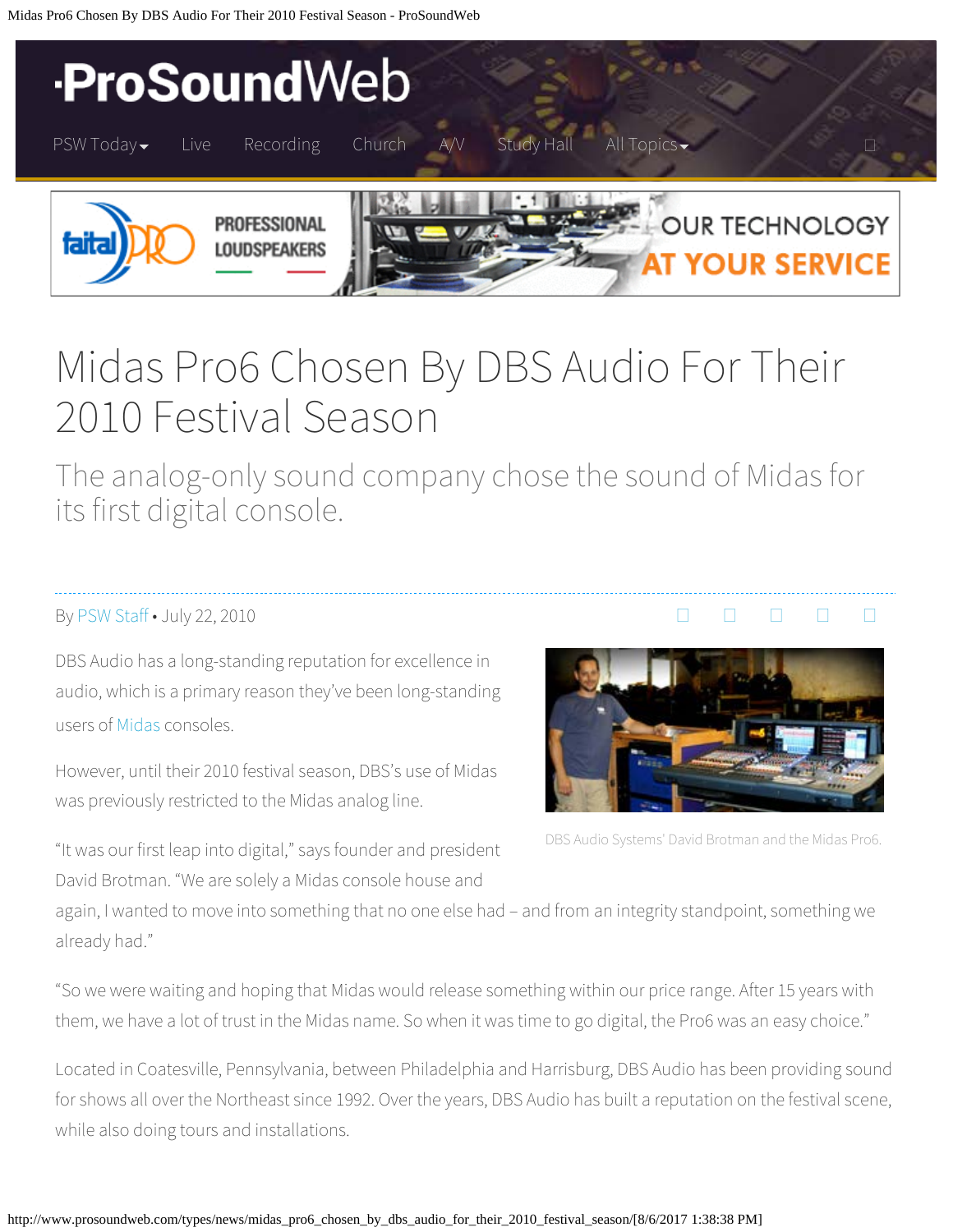#### Midas Pro6 Chosen By DBS Audio For Their 2010 Festival Season - ProSoundWeb

"When we built the company, we made it a point to shoot for the highest quality," said Brotman.

"I also wanted to be something completely different, not built on the same inventory as everyone else. So we built the company starting with 100% Midas consoles and Meyer Sound enclosures."

"Originally, we were going to wait for our factory training, thinking it would take a while before we got comfortable with it," he said.

"But literally after having the Pro6 in the shop three days, it was clear – this thing is easy. So we brought it out on a gig, and it performed flawlessly."

"Every job we've done with the Pro6 so far, I haven't brought any outboard gear," he said. "The Klark-Teknik reverb sounds phenomenal and the delays all sound great. But for multi-stage festivals, I'll probably carry a small rack of reverbs and delays just to keep people happy with the brand names they trust, and those integrate into the console just fine."

"It's amazing how much they've gotten inside this unit, between the control surface and the brain. And the whole thing weighs about 200 pounds, that's another bonus."

"Frankly, I've never been happy with the sound of any digital console I've tried before this," said Brotman. "But it's no surprise that Midas is the exception. First, it's got those great Midas preamps."

"But the best thing about the Pro6 is the latency control. I'm a real fanatic about time alignment, and in our world, time is your enemy."

"Midas is really the only digital console that addresses that, so you don't get any phase smear, even with old analog devices patched in. It's pretty amazing how they did that."

"It fits right in with how we work as a company. We're very clear about our work and we only want it one way – perfect. That's a big reason why we're a Midas house, and the Pro6 just confirms that commitment."